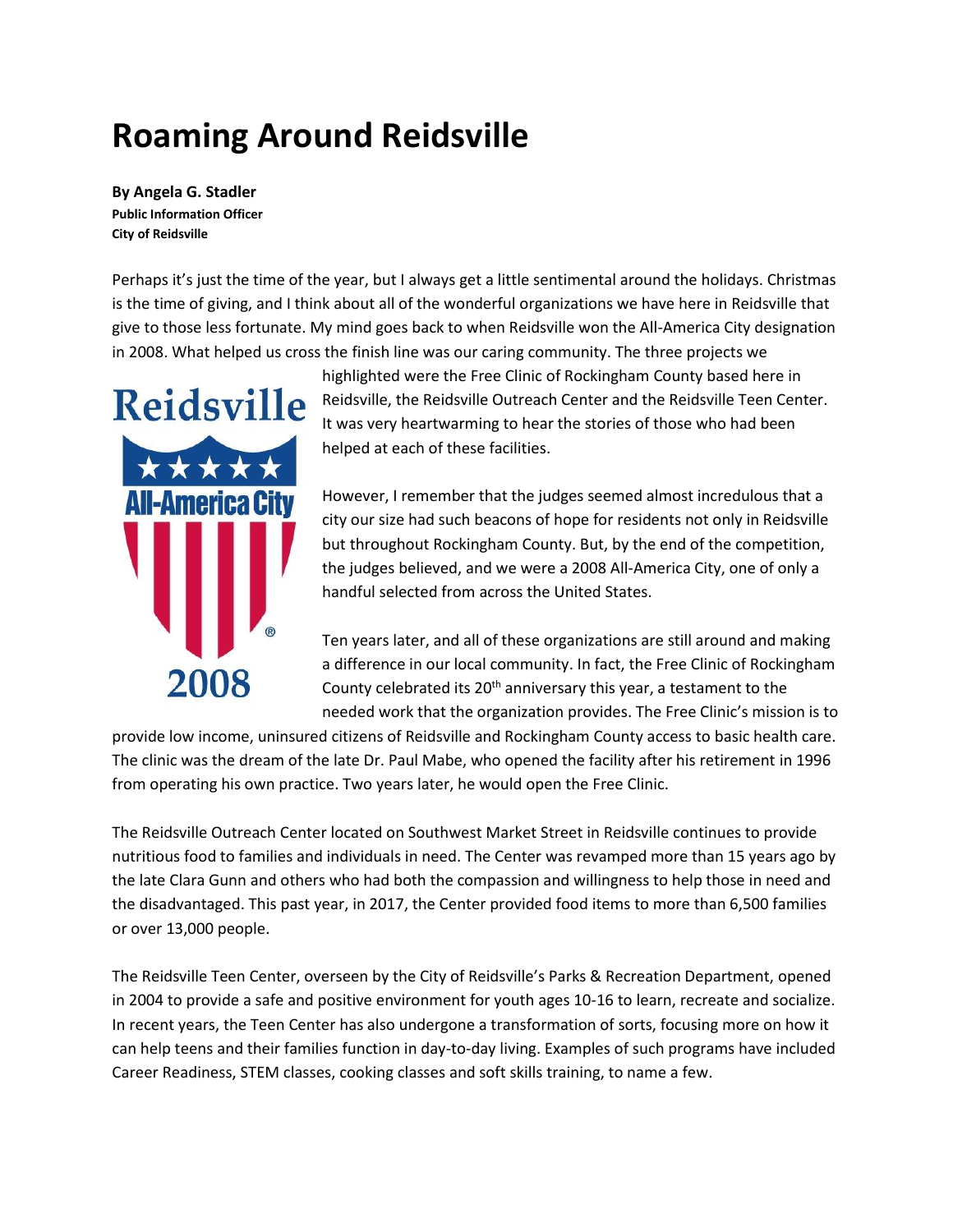For the All-America City competition, spearheaded locally by the Reidsville Chamber of Commerce and the City of Reidsville, we were limited to three worthwhile projects, but when it comes to giving, Reidsville has no shortage of contenders. The Reidsville Soup Kitchen, located at 121 Arlington Street, would have been an equally deserving partner in the competition.

Back in 1985, Rev. Verdery Kerr, Rector of St. Thomas Episcopal Church, offered up a concept of the Soup Kitchen to area leaders based on the need in the community. Supported by various organizations in the City, along with \$10,000 in seed money from the NC Episcopal Diocese, the Soup Kitchen opened in April of 1986 at the Salvation Army on Barnes Street. The kitchen worked out of several locations before building its permanent site on Arlington Street. The Reidsville City Council and then-Mayor Benton Gooch donated matching funds toward construction of the building. The organization continues to provide meals free of charge based on donations from the public. The only true fundraising event for the Soup Kitchen is the Annual Christmas Brunch, held this year on Saturday, December 1, at 10 a.m. This year's event will be held at the Reidsville Event Center, 223 South Scales Street, and participants may attend for a \$25 donation. Other donations can be sent to the Reidsville Soup Kitchen, P.O. Box 1526, Reidsville, NC 27320.

Speaking of the Reidsville Salvation Army, it still remains a strong advocate within the community of giving to those in need. Its annual toy distribution event on December 18<sup>th</sup> brings volunteers from across the City and County to prepare the toys for distribution. The Army is especially active during the holidays, providing family dinners and keeping the heat on in low income homes while also providing toys and needed items at Christmastime.

And the giving is not only restricted to such organizations. Several of our area churches also have food pantries that provide staples for the kitchen of those needing some help. Again, the giving spirit within Reidsville is unparalled!

The City of Reidsville tries to do its part as well. For 20-plus years, our Public Works Department has been sponsoring a canned food drive. It all started when an employee wanted to help out a needy family on one of the City's trash routes. Collection boxes are located at Public Works on Vance Street and at Reidsville City Hall, 230 West Morehead Street. Each year Public Works designates a local organization, church or family to get the food. Shortly before the Christmas holiday, Public Works employees fill up the back of a truck(s) and deliver the canned goods. For them, it is a way to give back to the community where they live and work. You can deliver canned items at these two locations through December 20. Public Works will also accept monetary contributions to benefit Hospice of Rockingham County as well.

Our Parks & Recreation Department also helps collects toys and coats as part of the "Pay it forward" Toy & Coat Drive in December. Parks & Rec, located at 201 N. Washington Avenue, is a drop off point for the drive conducted by the S & K Foundation. Items can be dropped off by December  $1^{st}$  for the giveaway, which is done on December 22<sup>nd</sup> from 9-12 noon by the Foundation.

In other events around Reidsville in December, you can check out: